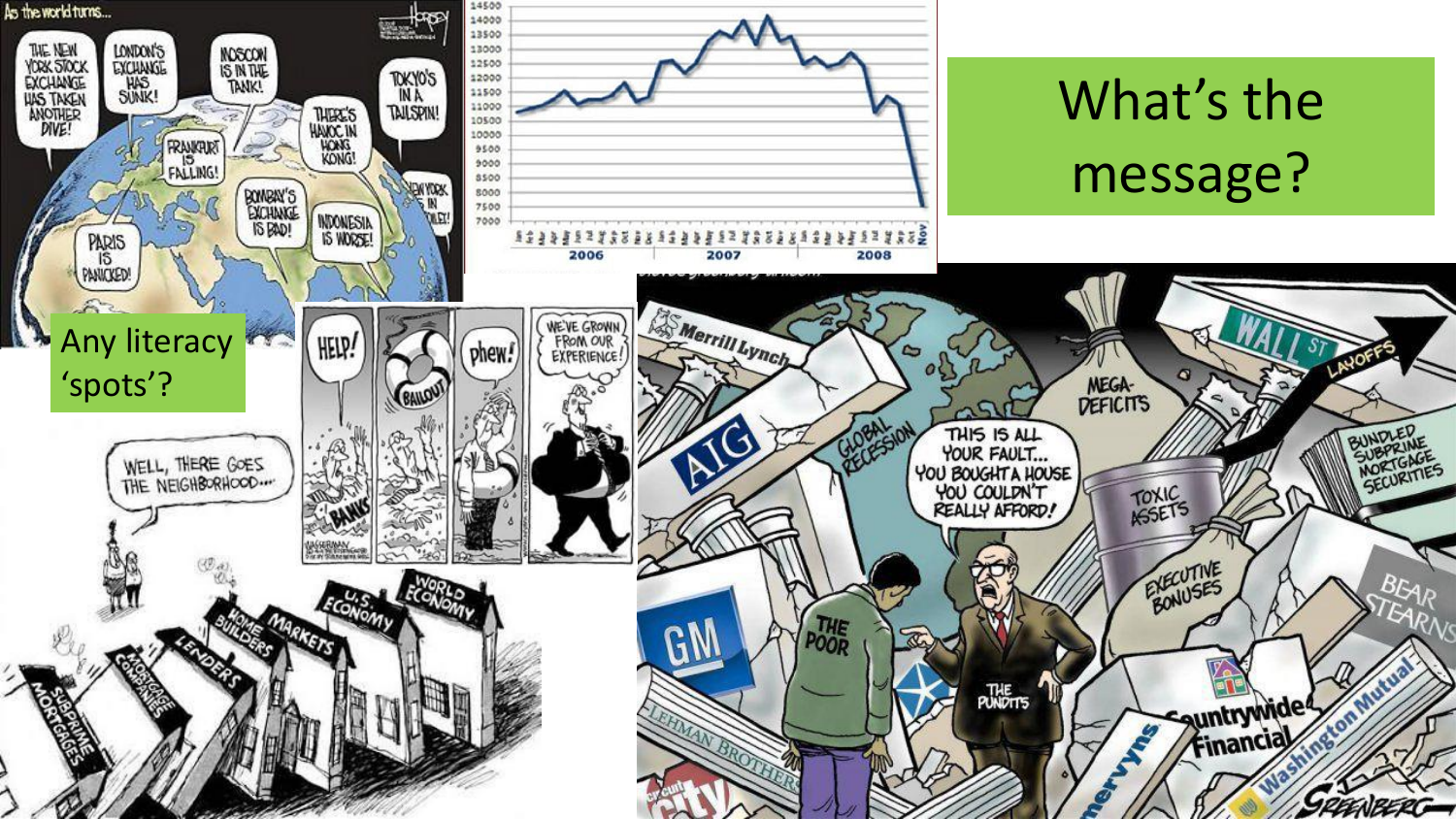# UK Economic Hubs

Learning is successful when I:

- understand the term "economic hub"
- can explain the location of these within the UK
- understand why their locations need careful planning

**Geography Skills**: Key words – hub; corridor economics Locations

**Literacy Skills**: Definitions Justifying decisions

**Employability Skills**: Independent thinking Decision Making Time management Planning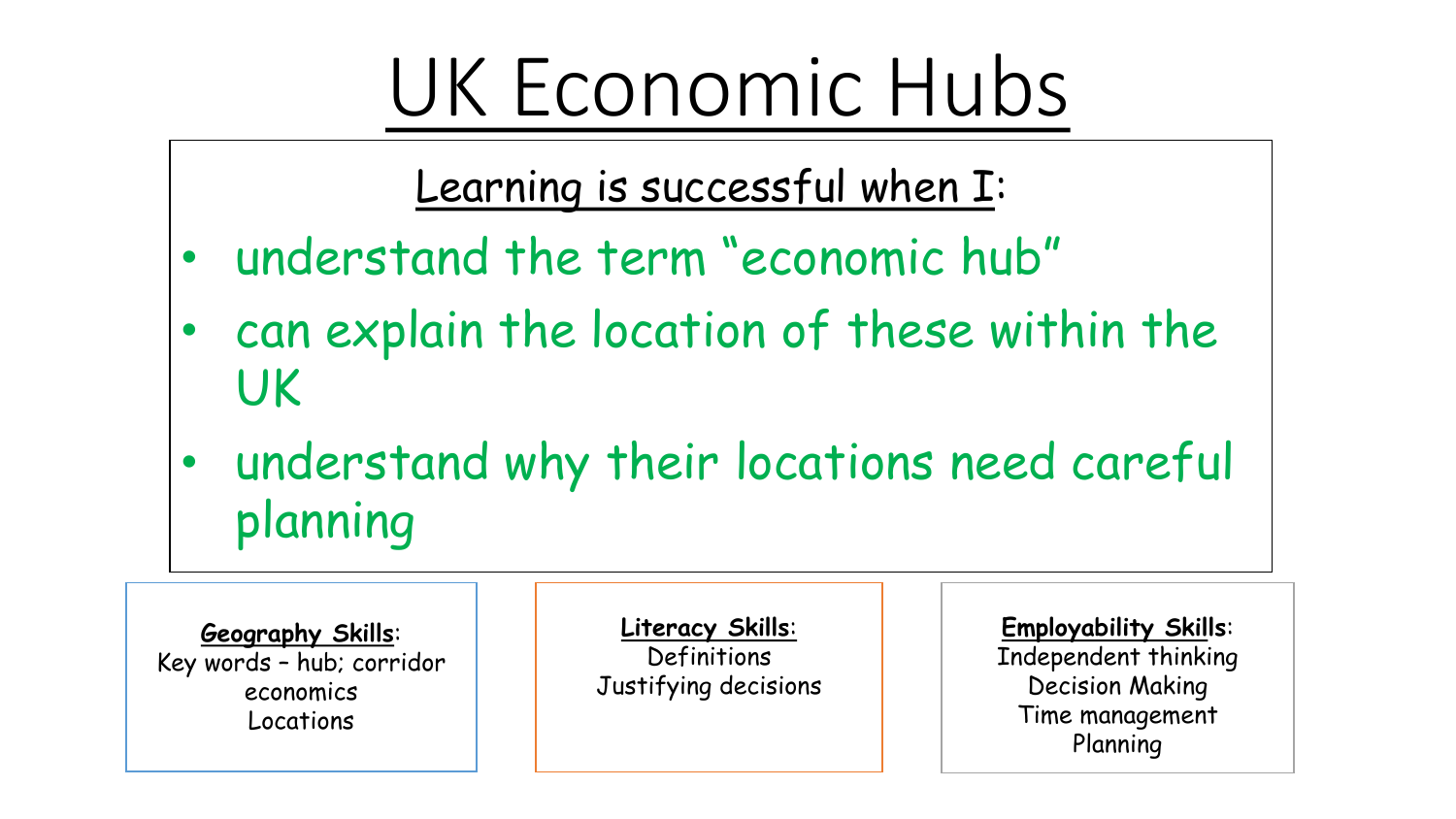

• This caused huuuuge amounts of debt! £154,000,000,000 (£150 billion)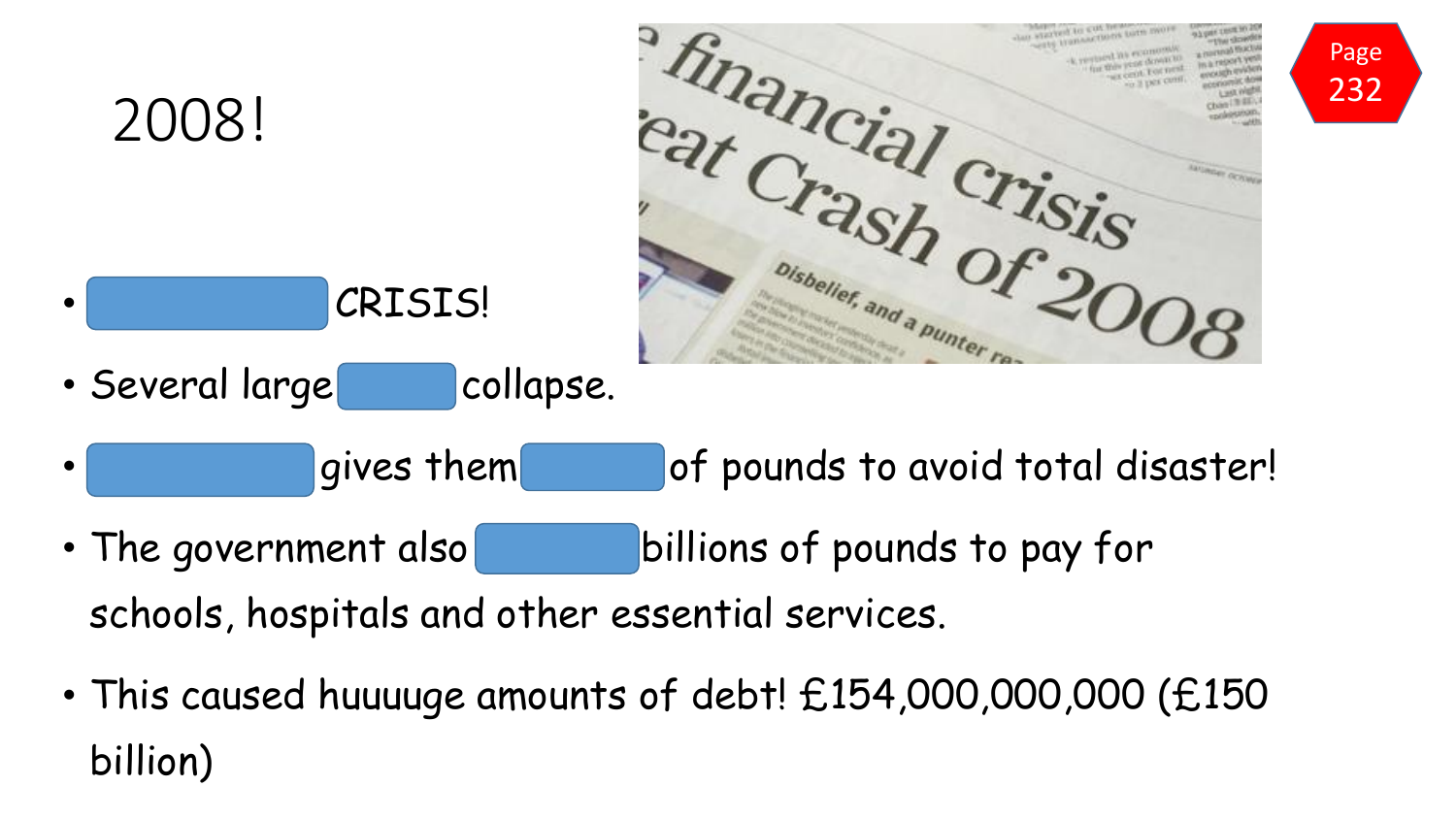

the amount we have to borrow.

• The deficit now stands at approximately  $f_{\text{c}}$  billion.

(this doesn't mean we are not still in debt, just that we are now only £50 billion worse off than before the crash)

<http://www.nationaldebtclock.co.uk/> £5,17

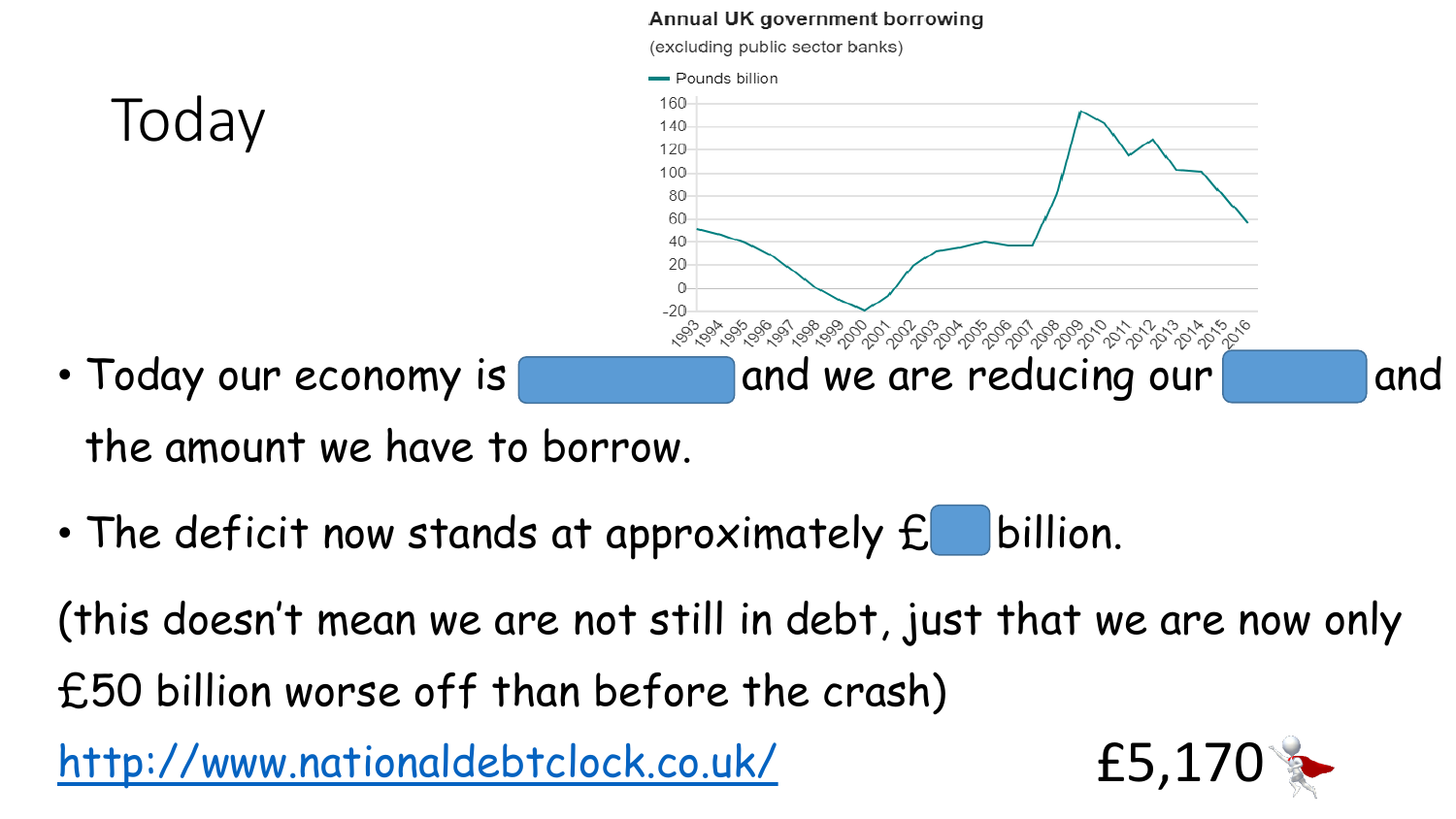## **Today**

- It is important to understand that our economy is growing.
- The amount of money we are generating as a country from all sources is going up and up.
- However this isn't happening at the same rates around the country.
	- London and the South East are growing much faster than old industrial areas of northern England.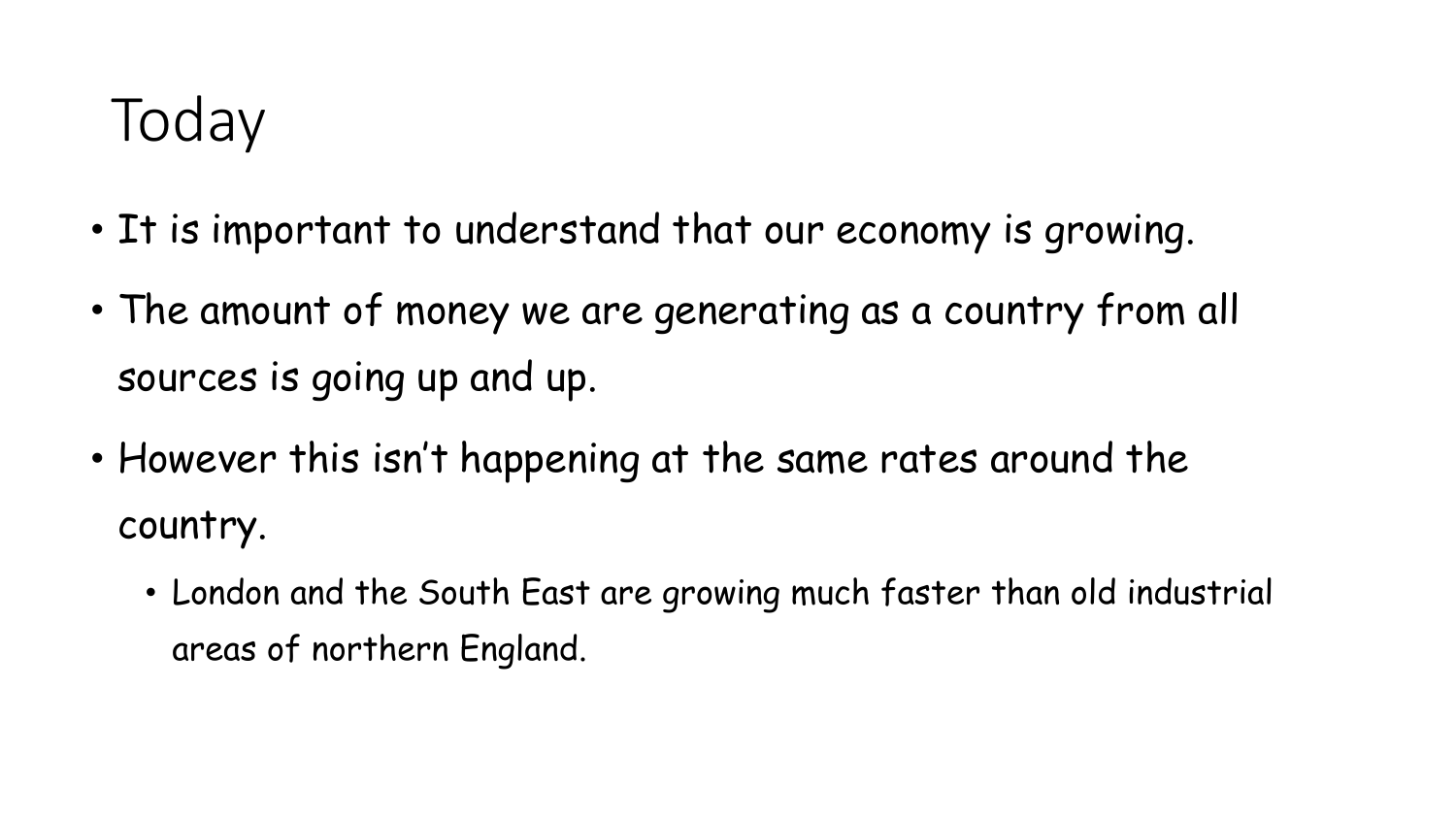

#### **These are the centres for economic activity.**

In other words, this is where the economic growth is happening the most.

Economic hubs can be whole cities or just a small area within one.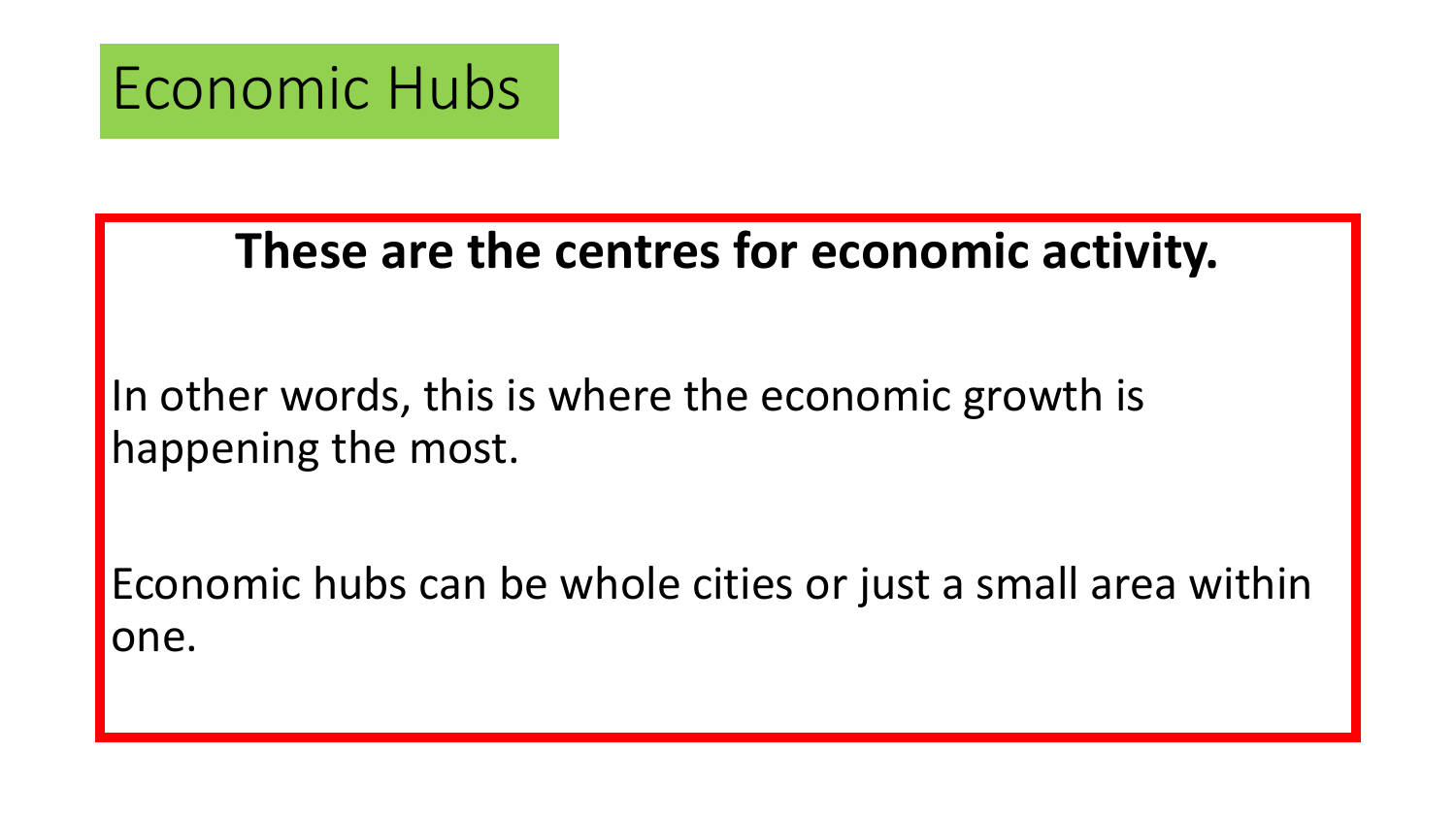# Top 11 economic hubs

|                |                          | Page             |
|----------------|--------------------------|------------------|
| $\mathbf 1$    | London                   | 232              |
| $\overline{2}$ | Manchester               |                  |
| 3              | Birmingham               |                  |
| 4              | <b>Milton Keynes</b>     |                  |
| 5              | <b>Bristol</b>           |                  |
| 6              | <b>Brighton and Hove</b> |                  |
| 7              | Nottingham               | $5 - 1$          |
| 8              | Leicester                |                  |
| 9              | Swindon                  |                  |
| 10             | Peterborough             |                  |
| 11             | Cambridge                | What's<br>growth |
|                |                          |                  |

- Stick the outline map into the **middle of your page**.
	- Use an atlas to **locate** these and mark them onto your map.
	- You must **add a title** and include the **name** of the city and its **ranking.**



Describe the locations of economic hubs within the UK.

hat's the difference between 'high and distribution owth' and 'dynamic growth' cities?

Suggest reasons for this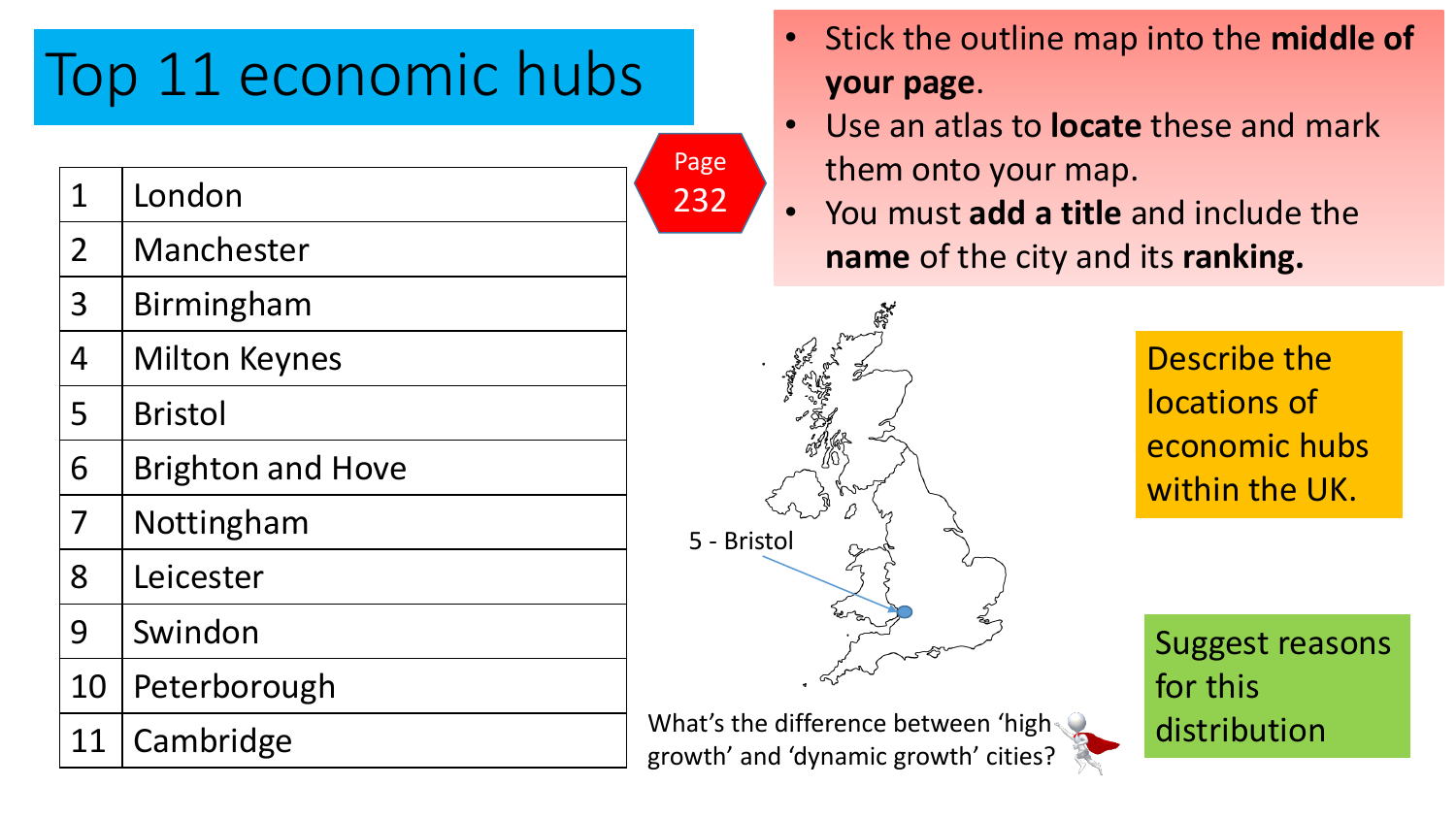For economic hubs to be successful they often require access to other hubs. They need access to:

- Highly workers
- Access to research centres and
- which is cheaper than in London
- Attractive  $\begin{vmatrix} \cdot & \cdot & \cdot \\ \cdot & \cdot & \cdot \\ \cdot & \cdot & \cdot \end{vmatrix}$  of life to attract staff to the area
- Good **the UK** and internationally to buy and sell goods/services.

**Growth Corridors are the connections between economic hubs**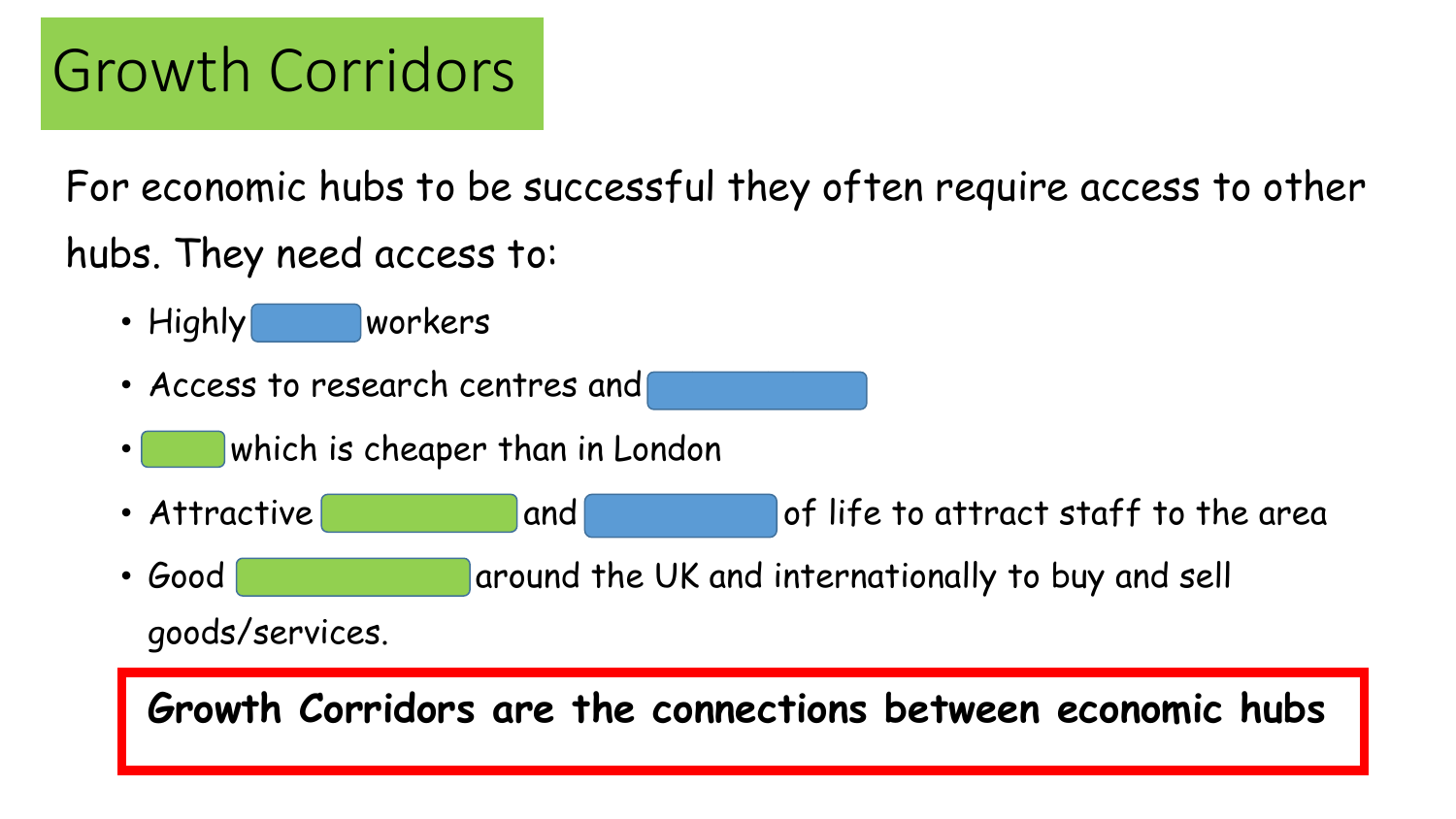*One very important growth corridor is:*

#### **The M4 Corridor**



This links London to Bristol with lots of major cities along the way. Add it to your map and your key

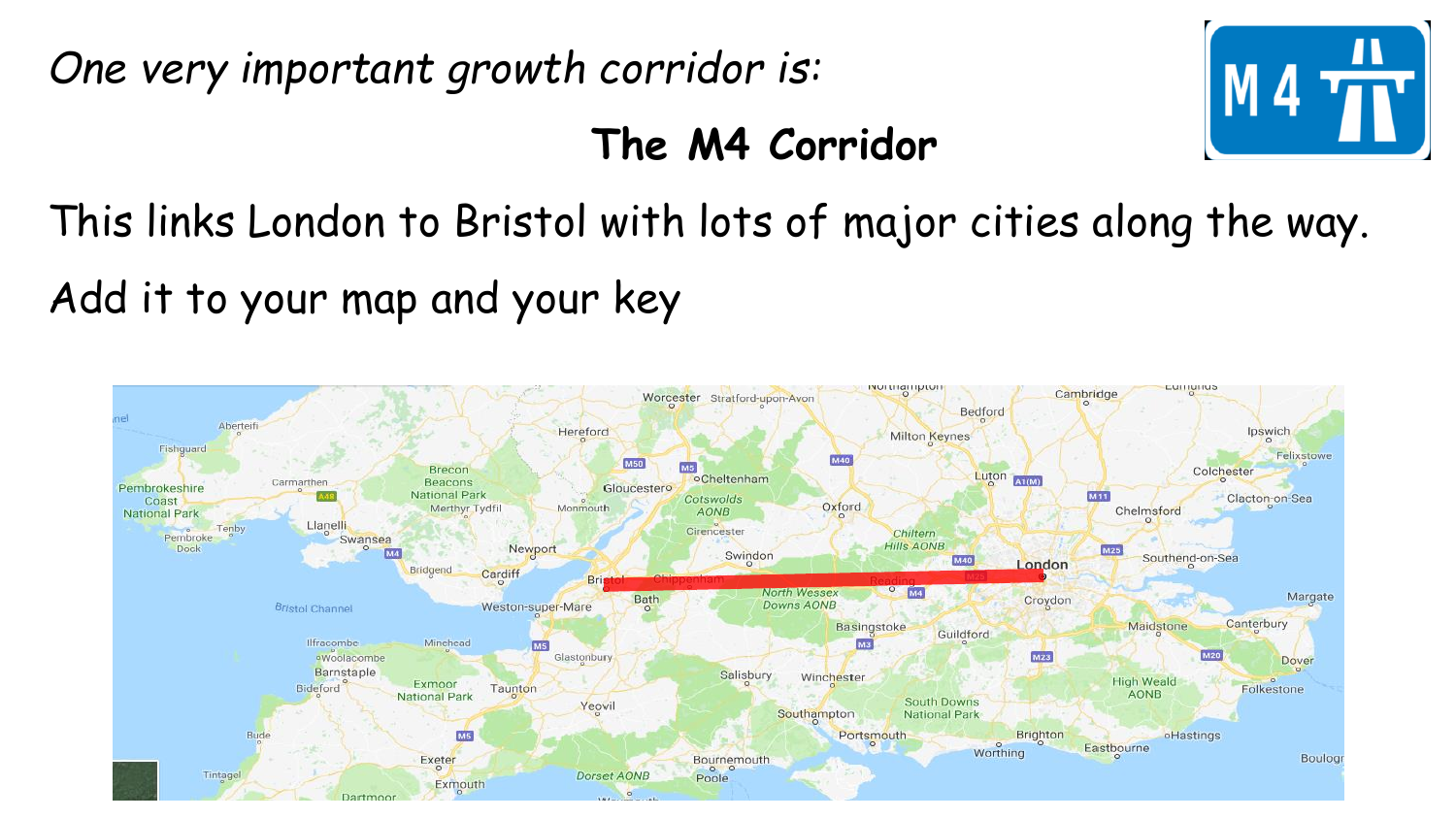# M4 corridor. What is there that is making the economy grow?



Which sector is this?

2. How is it changing?

3. Why is the M4 corridor a good location for them?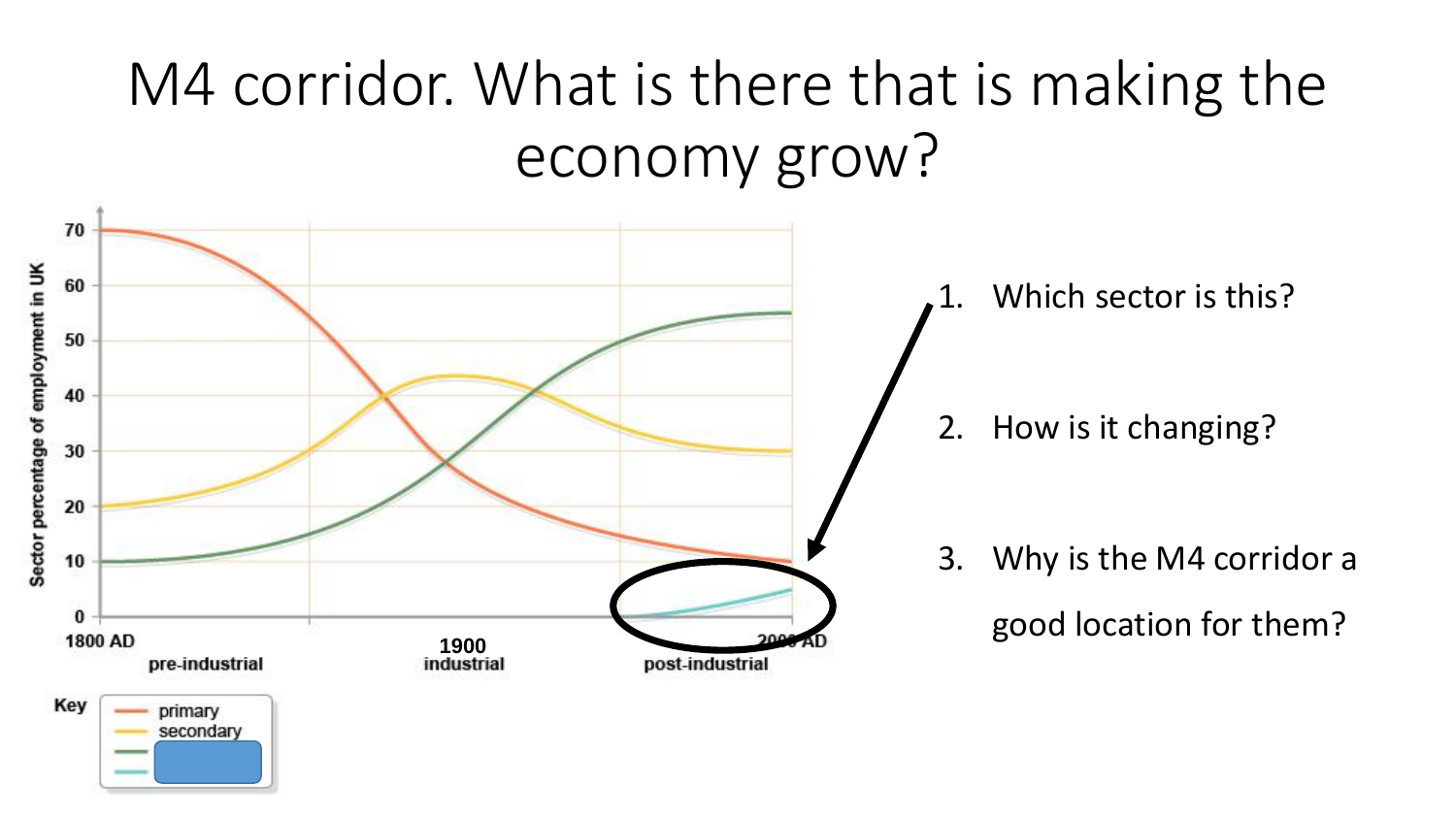20 seconds to remember as many of these businesses as possible…..

**LG Microsoft** CISCO. C IVI ( Medical Research **MRC** Council NER( *(intel)* DØLI **ENVIRONMENT** vodafone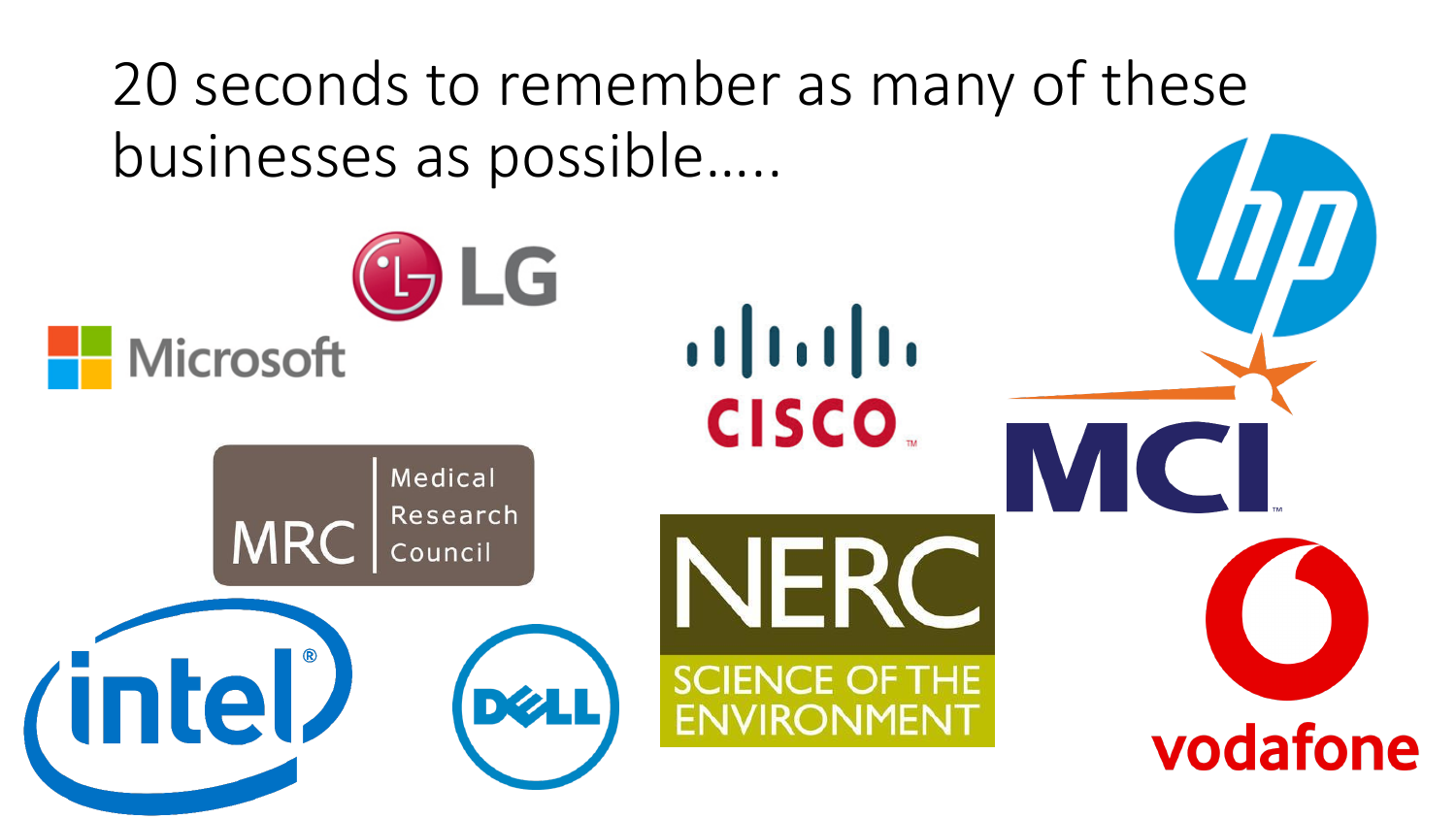

- You are setting up a new high tech business.
- You have been told that the M4 corridor is the best place to go but you need to do your own research to decide whether that is the case or not.
- Use the resources to decide how the FIVE locations compare!
- Remember what your company requires to be successful…..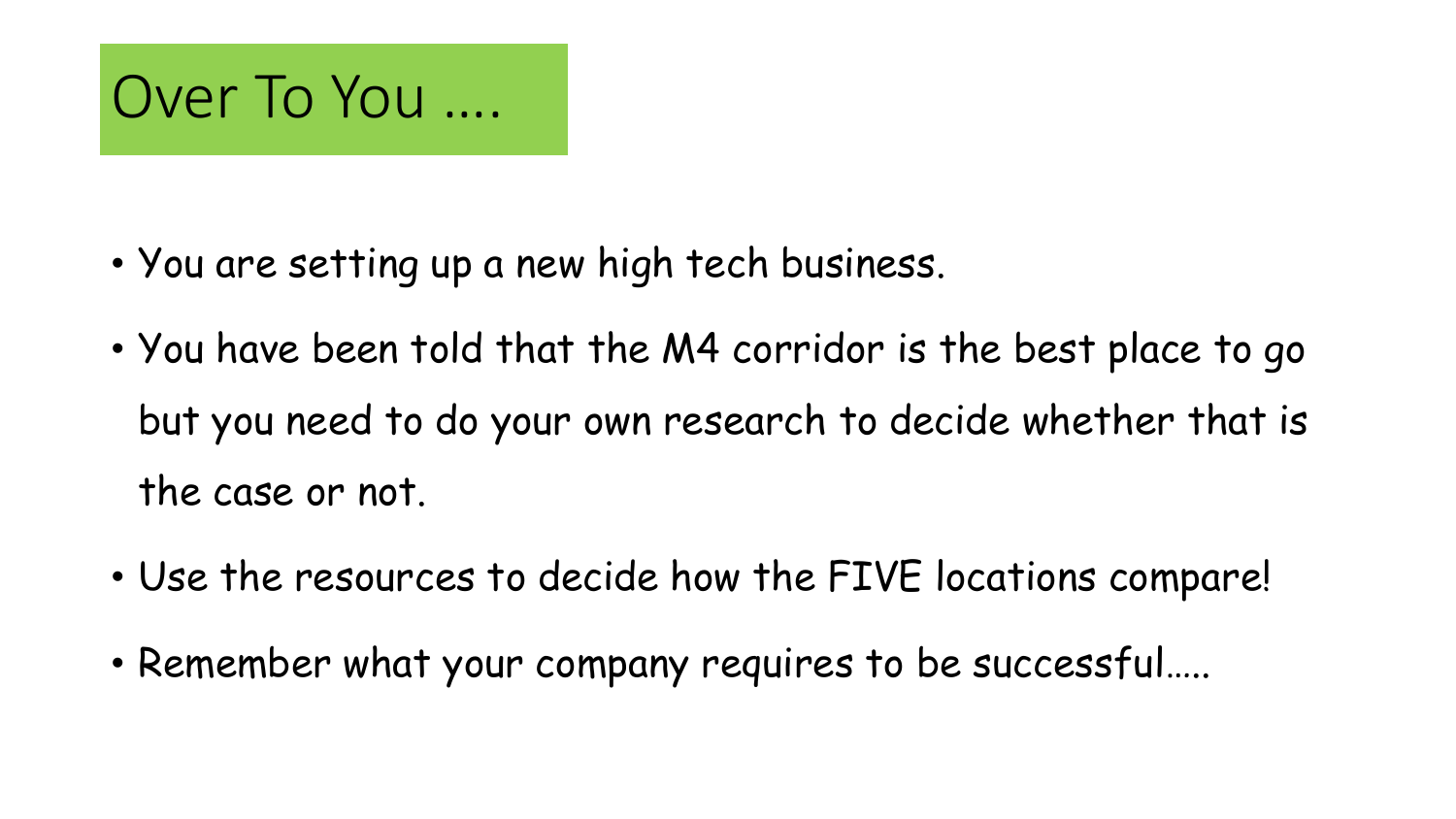# What you need to be successful

- Highly skilled workers.
- Access to research centres and universities.
- Land which is cheaper than in London.
- Attractive environment and good quality of life to attract staff to the area.
- Good transport link around the UK and internationally to buy and sell goods/services.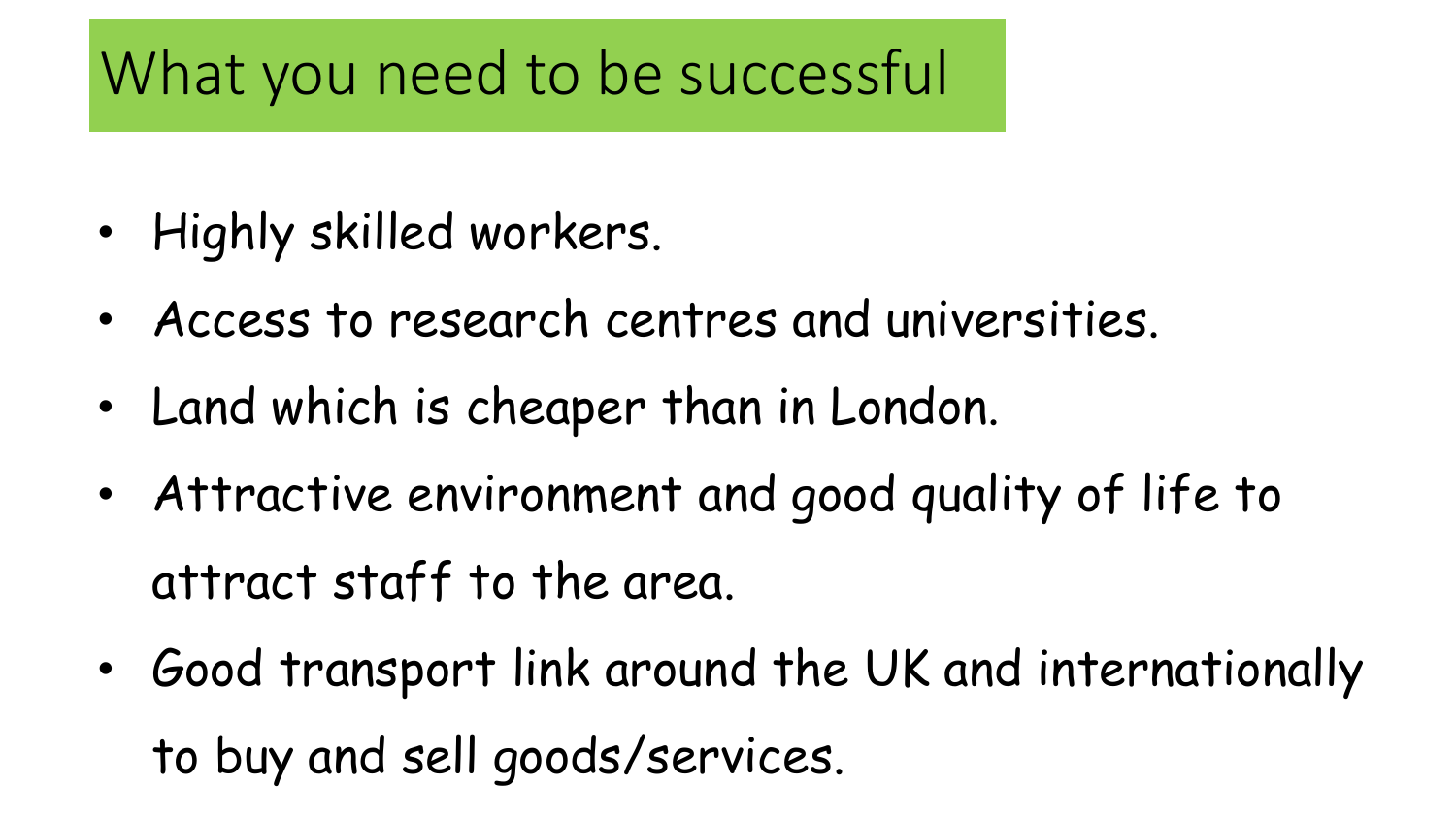### Which site is best and Why?

| Site | Location | Advantages | Disadvantages | Rank |
|------|----------|------------|---------------|------|
|      |          |            |               |      |
|      |          |            |               |      |
|      |          |            |               |      |
|      |          |            |               |      |
|      |          |            |               |      |
|      |          |            |               |      |
|      |          |            |               |      |
|      |          |            |               |      |
|      |          |            |               |      |
|      |          |            |               |      |
|      |          |            |               |      |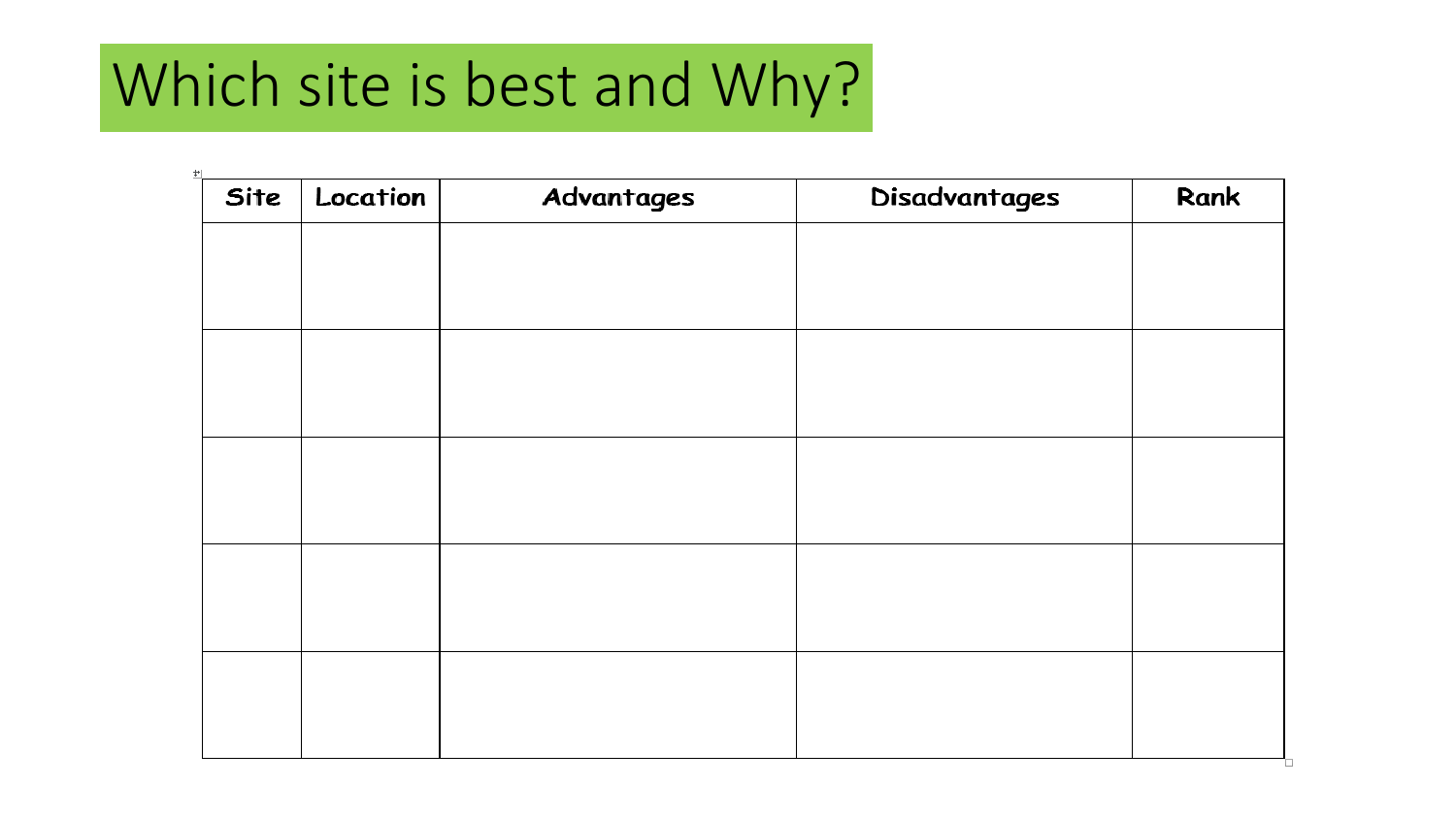#### Why did we just do this exercise?

• There are a lot of important factors when choosing where to locate a business. Only when lots of businesses are successful in doing this in the same place will we get economic hubs which will boost our economy.